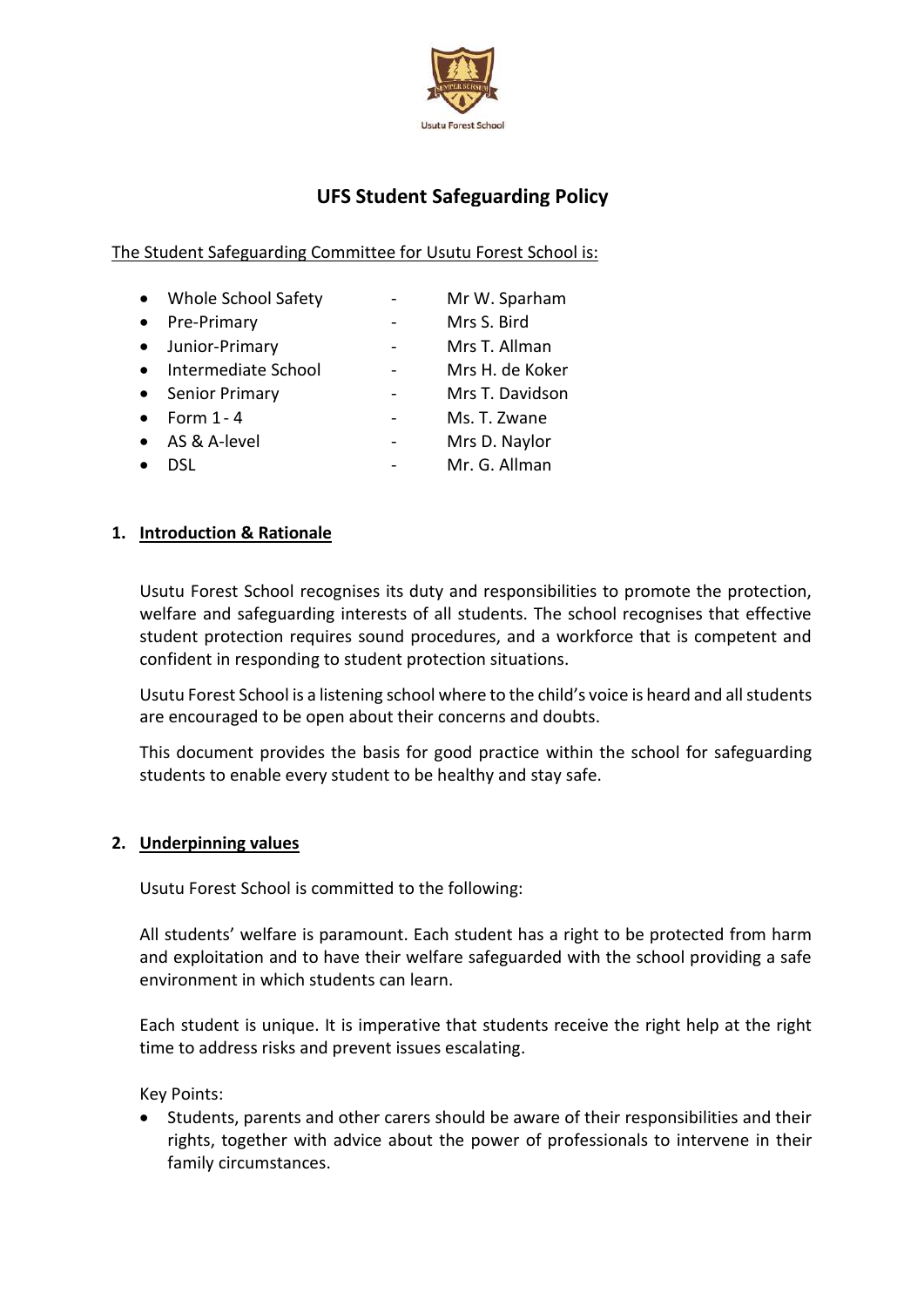- Each student has a right to be consulted about actions taken by others on his/her behalf. The concerns of students and their families should be listened to and due consideration given to their understanding, wishes and feelings.
- Individual family members must be involved in decisions affecting them. They must be treated with courtesy and respect and with due regard given to working with them in a spirit of partnership in safeguarding students' welfare
- Open-mindedness and honesty must guide each stage of assessment and of operational practice. The strengths of individual family members, as well as their needs, should be given due consideration.
- Personal information is confidential. It is only shared with the permission of the individual concerned, or unless the disclosure of confidential personal information is necessary in order to protect a student. In all circumstances, information must be confined to those people directly involved in the professional network of each individual student and on a strict "need to know" basis.
- Professionals should be aware of the effects of outside intervention upon students, upon family life and the impact and implications of what they say and do.
- Explanations by professionals to students, their families and other carers should be plainly stated and jargon-free. Unavoidable technical and professional terminology should be explained in simple terms.
- Early intervention in providing support services is an important principle of practice in inter-agency arrangements for safeguarding the welfare of students.
- If the issue is with an Embassy student we will contact the CLO (Community Liaison Officer) or the appropriate person, at the relevant embassy.

## **3. When is it a Student Safeguarding Matter?**

**If any member of staff has significant concerns about a student, they should make them known to a member of the Student Safeguarding Committee. These concerns may include:**

## **Physical abuse: (See Appendix I)**

May involve hitting, shaking, throwing, poisoning, burning or scalding, drowning, suffocating, or otherwise causing physical harm to a student. Physical harm may also be caused when a parent or carer fabricates the symptoms of, or deliberately induces illness in a student.

## **Emotional abuse: (See Appendix I)**

The persistent emotional maltreatment of a student such as to cause severe and persistent adverse effects on the student's emotional development.

## **Bullying: (See Anti-bullying Policy)**

Bullying cannot be excused as 'banter' or as part of 'growing up'. If an instance of bullying involves significant harm or the threat of significant harm, it is a Child Protection/Student Safeguarding issue.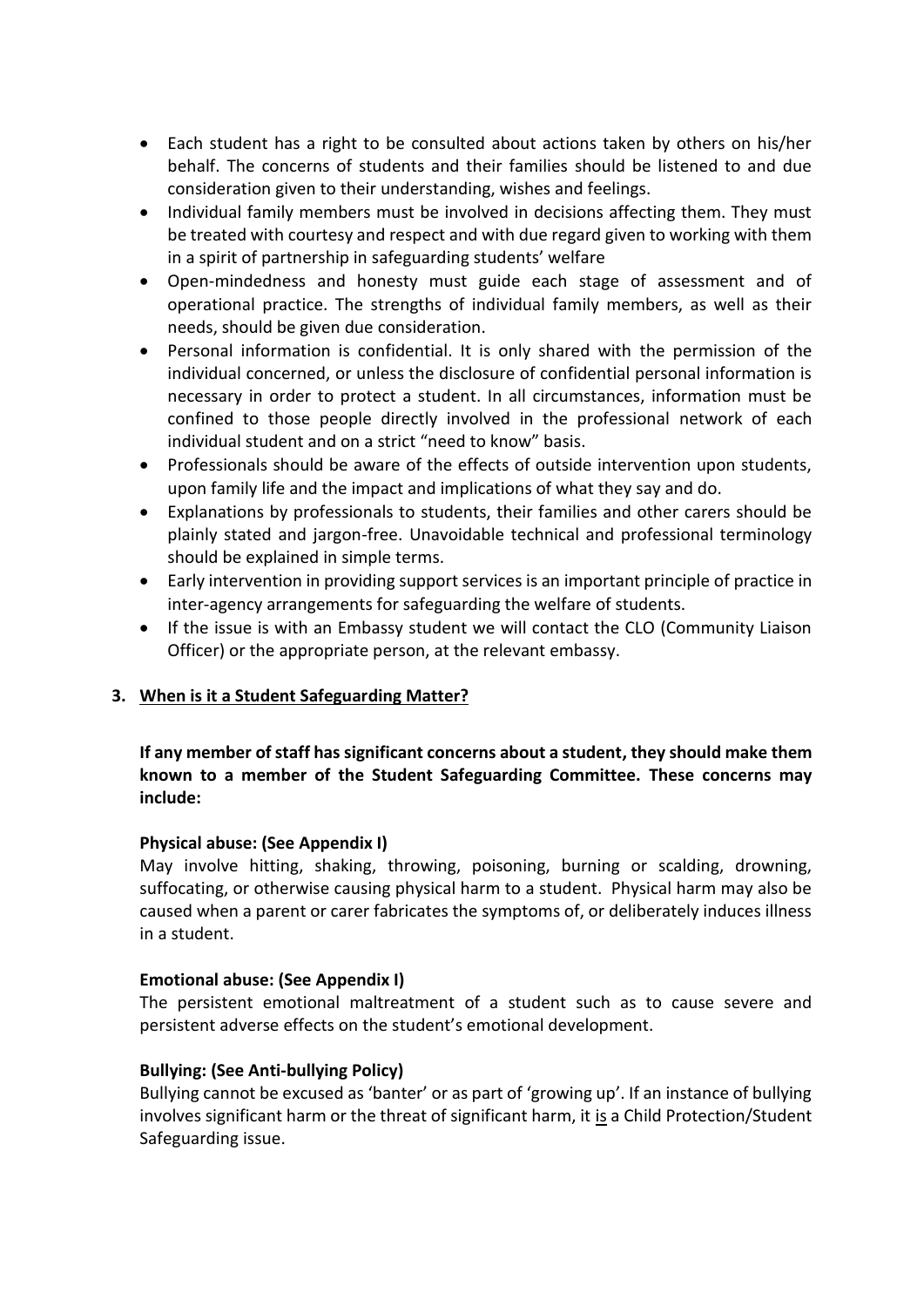### **Neglect: (See Appendix I)**

Is the persistent failure to meet a student's basic physical and/or psychological needs, likely to result in the serious impairment of the student's health or development? Neglect may occur during pregnancy as a result of maternal substance abuse.

## **Sexual abuse (See Appendix I)**

Involves forcing or enticing a student or young person to take part in sexual activities, not necessarily involving a high level of violence, whether or not the student is aware of what is happening. Sexual abuse is not solely perpetrated by adult males. Women can also commit acts of sexual abuse, as can other students.

## **4. Referral guidelines**

#### Students Requiring Protection

It should be considered a safeguarding matter if:

- A student is at risk or suffering significant harm.
- A student is suffering the effects of significant harm.
- Serious health problems are evident.

If this is a safeguarding matter, this must be discussed with one of the Student Safeguarding Teachers and will need to be referred to the Designated Safeguarding Lead.

It is the '**significant harm'** threshold that justifies statutory intervention into family life, in this case, immediate referral to an appropriate agency. A professional making a student protection referral must therefore provide information that clearly outlines that a student is suffering or likely to suffer significant harm.

It is not possible to rely on one absolute criterion when judging what constitutes significant harm. Consideration of the severity of ill treatment may include the extent of the harm suffered, the context within which it occurred and its duration.

Significant harm may also arise from a combination of significant events that are both acute and long standing and which may impair the student's physical, psychological and social development.

In order to both understand and establish significant harm, it is necessary to consider the family context, within their wider social and cultural environment. It is also necessary to consider any special needs, e.g. medical condition (including FGM), communication difficulties or disability that may affect the student's development and care within the family. The nature of harm, in terms of ill treatment or failure to provide adequate care, also needs consideration; alongside the impact on the student's health and development and the adequacy of care provided.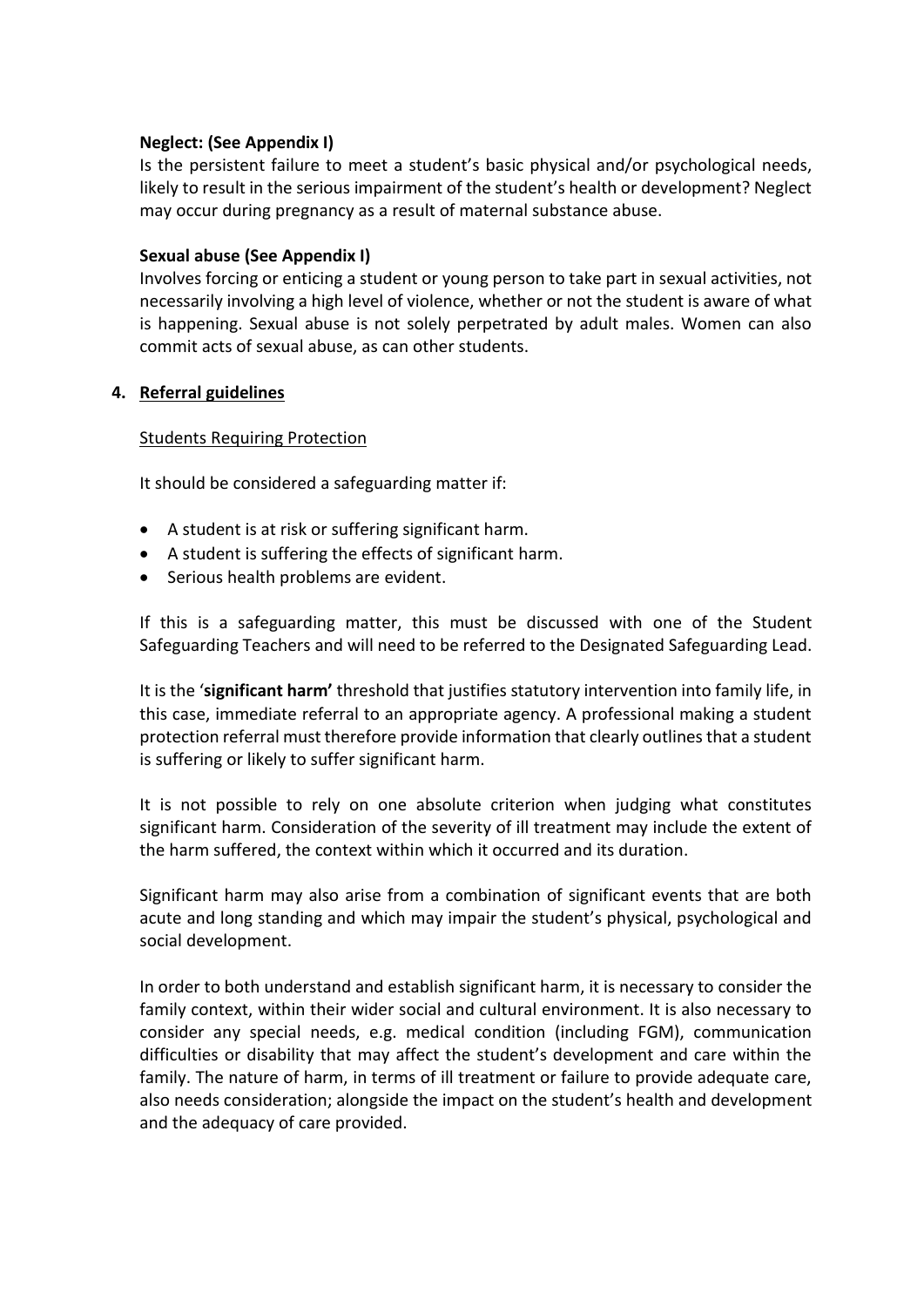## **5. Making referrals / student raising concern**

A written record of concerns should be made using the school's internal recording form (See Appendix III).



Designated Safeguarding Lead (DSL)

#### **6. Confidentiality**

You can never guarantee confidentiality to a student as some kinds of information may need to be shared with others.

Professionals can only work together to safeguard students if there is an exchange of relevant information between them.

Wherever possible, consent should be obtained before sharing personal information with third parties. In some circumstances this may not be possible.

If a student reports abuse from another student or students, staff must follow the same procedures in this section.

#### Listening to and talking with students

If a student chooses to disclose, you MUST:

- Report the incident to the SST as soon as practically possible;
- Be accessible and receptive;
- Listen carefully and uncritically at the student's pace;
- Take what is said seriously;
- Reassure the student that they are right to tell;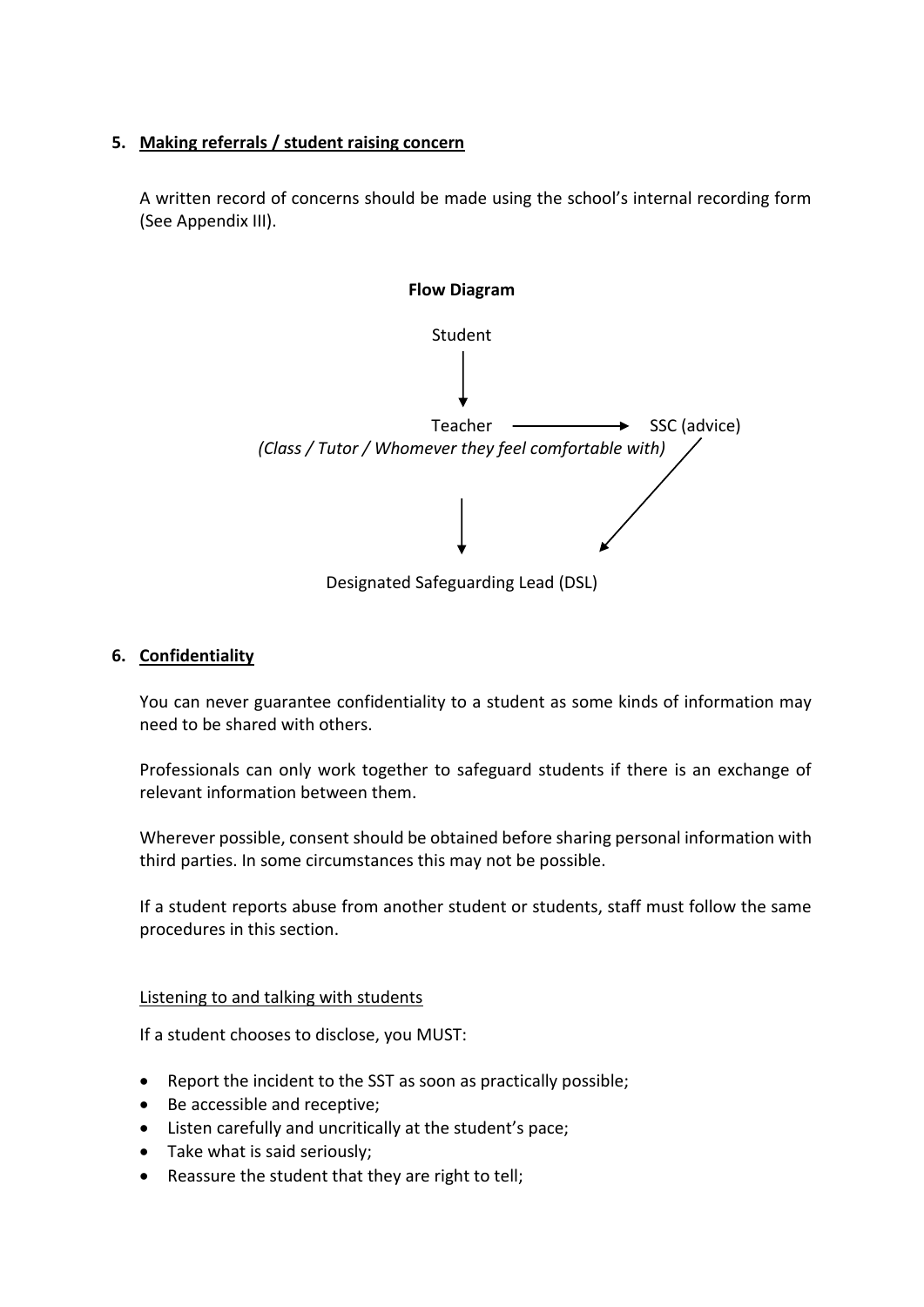- Tell the student that you must pass this information on;
- Make a careful record of what was said verbatim, as far as possible and as soon as possible
- Avoid leading questions
- Use open questions "tell me, explain to me, describe to me" [TED]

You must NEVER:

- Take photographs or examine an injury or ask them to show or indicate to you any injury
- Investigate or probe aiming to prove or disprove possible abuse;
- Make promises to students about confidentiality or keeping 'secrets';
- Assume that someone else will take the necessary action;
- Jump to conclusions or react with shock, anger or horror;
- Speculate or accuse anybody;
- Confront another person (adult or student) allegedly involved;
- Offer opinions about what is being said or about the persons allegedly involved;
- Forget to record what you have been told;
- Fail to pass the information on to the correct person;
- Ask a student to sign a written copy of the disclosure.

For students with communication difficulties or who use alternative/augmented communication systems, you may need to take extra care to ensure that signs of abuse and neglect are identified and interpreted correctly, but concerns should be reported in exactly the same manner as for other students.

## **7. Record keeping**

Well maintained records are essential in situations where it is suspected or believed that a student may be at risk from harm.

Records should:

- State who was present, time, date and place and the length of time spent with the student;
- Use the student's words wherever possible;
- Be factual/state exactly what was said;
- State what action was taken at the time or any inaction (what you witnessed but did not act upon)
- Differentiate clearly between fact, opinion, interpretation, observation and/or allegation;
- Be written in ink and signed by the recorder;

The Designated Safeguarding Lead (DSL) will review the handling, efficiency of dealing with, and recording of all student protection related matters annually.

The school will store Student Safeguarding Reports in a 'double locked' secure place.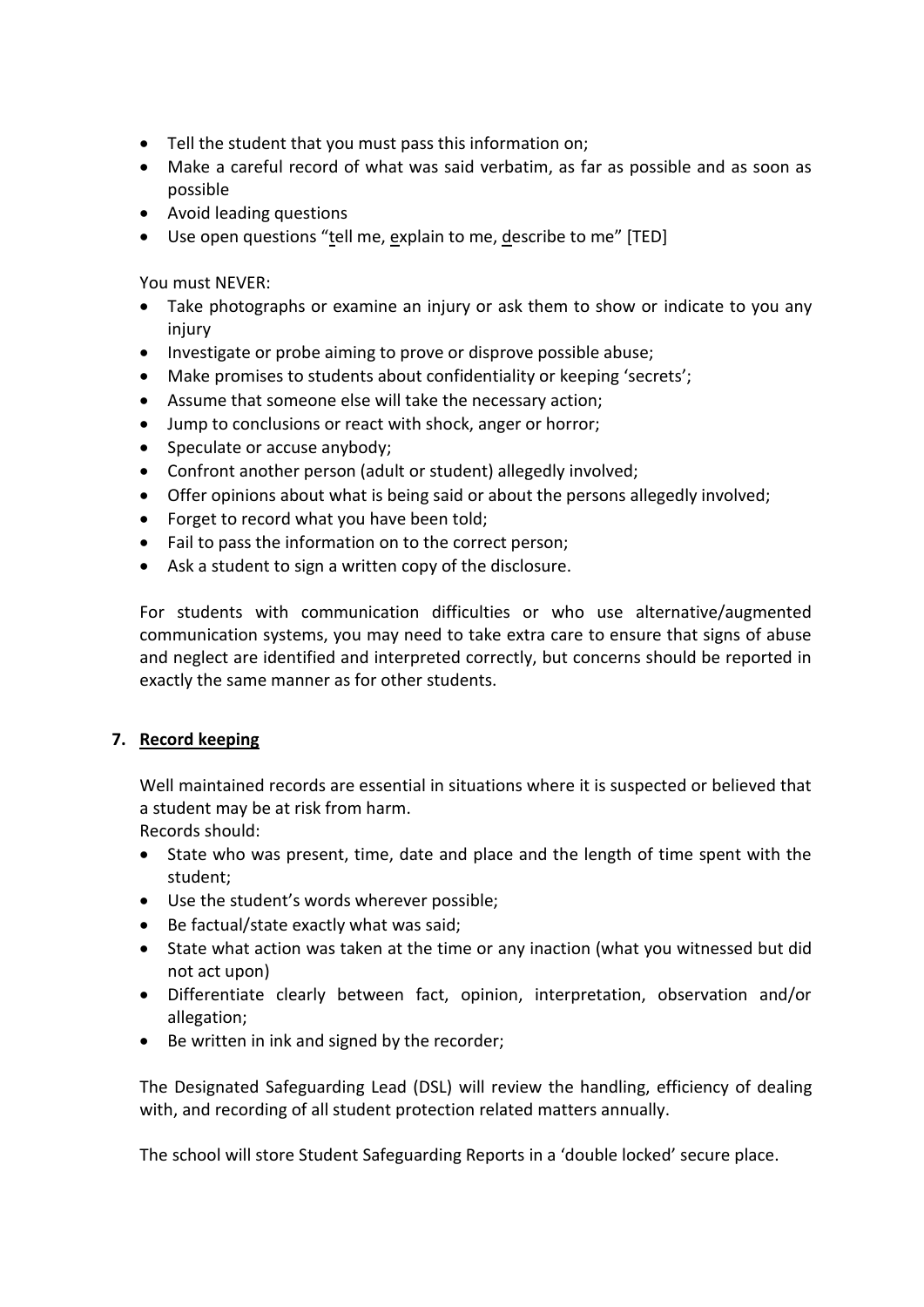Records may be kept until the individual has reached 25 years of age.

## **8. Protecting yourself against allegations of abuse**

You must keep your personal contact with students under review and minimise the risk of any situation arising in which misunderstandings can occur. The following sensible precautions should be taken when working alone with individual or small groups of students:

- Work in a room where there is a glass panel in the door or, preferably, leave the door open
- Make sure that other adults visit the room occasionally.
- Do not give out personal mobile phone numbers or private e-mail/social network addresses
- Do not give students lifts in your car. If a student needs to be taken somewhere, the school will arrange transport.
- Do not arrange to meet students outside of school hours or outside arranged school events
- Do not chat or 'friend' school students on social websites e.g. Facebook or Twitter
- Do not use the same cloakrooms.

Any use of physical restraint against students must be reasonable in the circumstances and must always be documented. If it is necessary to use physical restraint to prevent a student from injury to themselves or others, parents must be informed. Students will not be punished by any form of hitting, slapping, shaking or other degrading treatment.

## **9. Allegations of abuse against a professional**

Students can be the victims of abuse by those who work with them in any setting. All allegations of abuse of students carried out by any staff member or volunteer will be taken seriously.

If an allegation is received by the Principal, s/he needs to consider whether the professional has:

- Behaved in a way that has harmed a student, or may have harmed a student;
- Possibly committed a criminal offence against or related to a student;
- Behaved towards a student or students in a way that indicates s/he is unsuitable to work with students

Allegations of abuse made against staff, whether historical or contemporary, should be dealt with by the Executive Principal.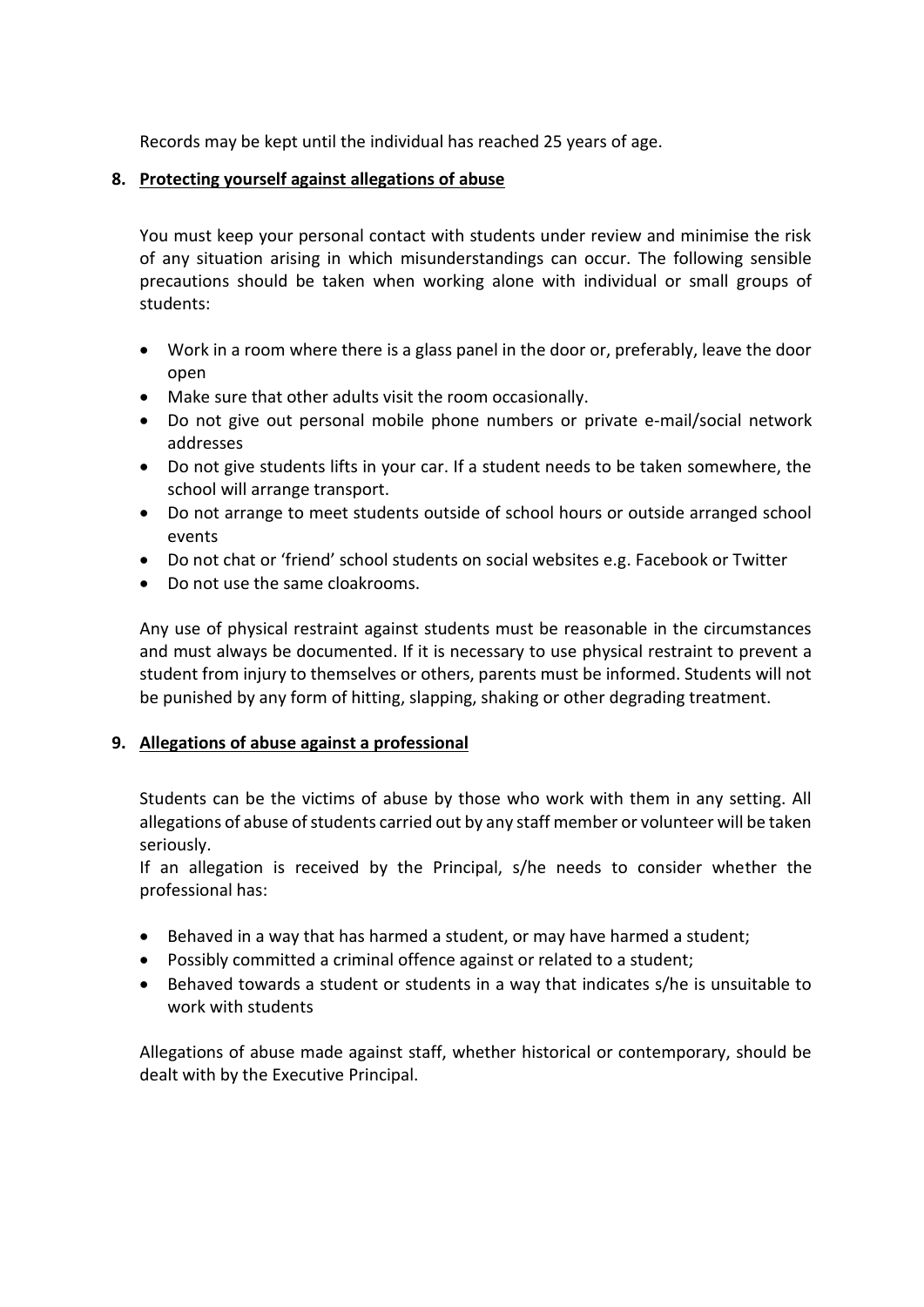## **10. Recruitment, Supervision and Training for Staff**

When recruiting new members of staff the school follows the guidance given in the "[Keeping children safe in education September](https://www.gov.uk/government/uploads/system/uploads/attachment_data/file/550511/Keeping_children_safe_in_education.pdf) 2019" guidelines.

The following checks are undertaken:

- Verification of employment history through CVs and standardised application forms
- ICPC checks (International Child Protection Certificate) are undertaken
- Police checks/ certificates of good conduct from every country worked or lived in
- All references are taken up and qualifications are verified with issuing institutions

Newly appointed staff will be required to complete the 'Child Protection Awareness in Education' programme (unless they already have an up-to-date Level 2 Child Protection Certificate as a minimum certification) and to read the School's Student Safeguarding Policy as part of their induction programme. All staff are required to read the policy annually and to have an up-to-date certification in Child Protection, which is recorded on staff records.

Student Safeguarding Teachers and the Executive Team will receive Level 3 training every three years.

The School will extend level 2 training to other members of staff as appropriate. In addition, the School will run basic safety awareness sessions for staff who join the School throughout the year on a termly basis.

## **11. [E-Safety](file:///M:/School%20Policies/School%20Policies%202017-2018/2.%20Admin/IT%20e-safety%20policy%20.pdf)**

The growth of different electronic media in everyday life and an ever developing variety of devices including PC's, laptops, tablets, mobile phones and webcams place an additional risk on our students. Internet chat rooms, discussion forums or social networks can all be used as a means of contacting students and young people with a view to grooming them for inappropriate or abusive relationships. The anonymity of the internet allows adults, often pretending to be students, to have conversations with students and in some cases arrange to meet them.

Access to abusive images is not a 'victimless' act as it has already involved the abuse of children. The internet has become a significant tool in the distribution of indecent photographs of children and should be a concern to all those working with children at this school.

Students can engage in or be a target of bullying using a range of methods including text and instant messaging to reach their target. Mobile phones are also used to capture violent assaults of other students for circulation (e.g. happy slapping).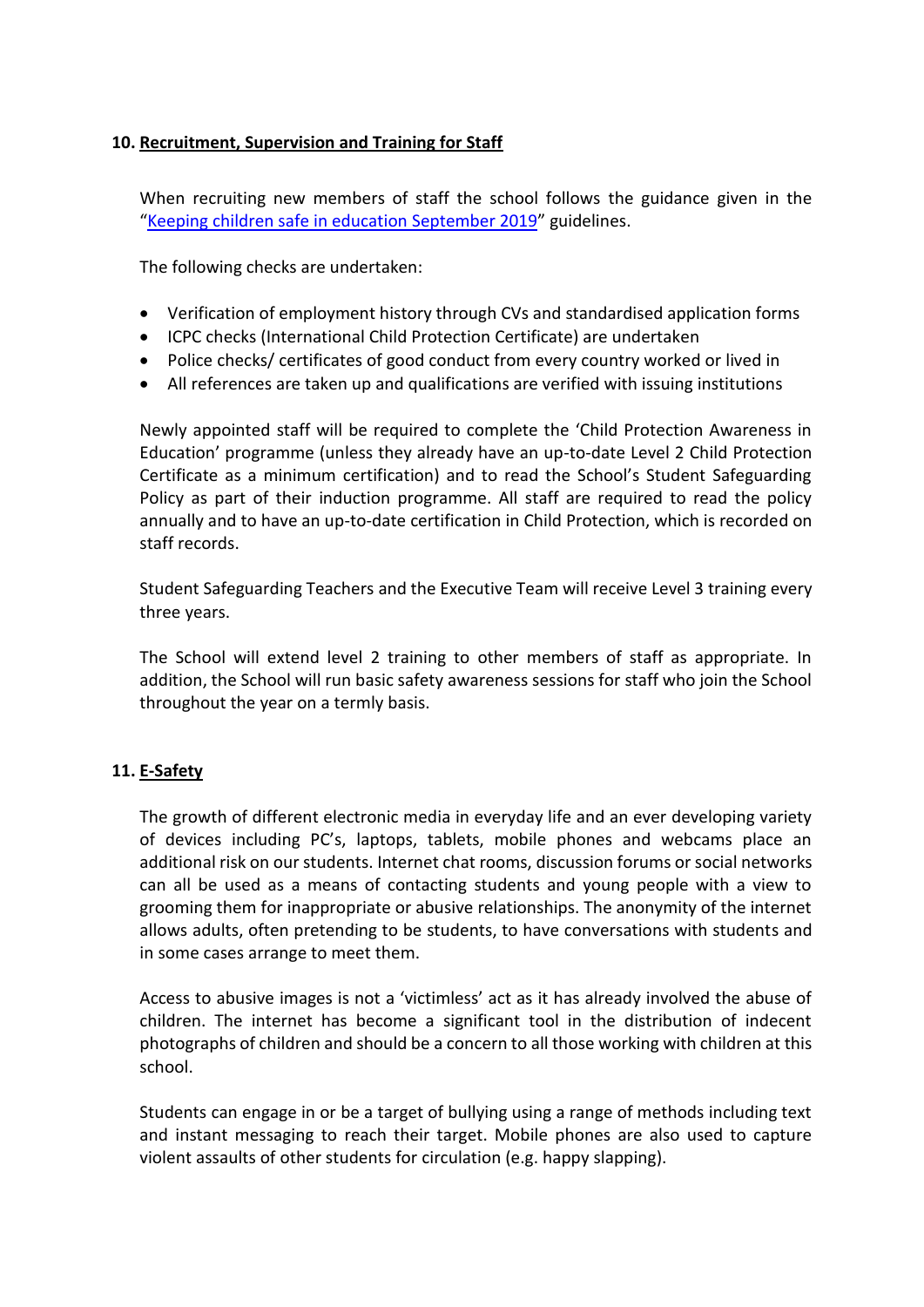## Protection is Prevention

- Software is in place to minimise access and to identify any person accessing inappropriate sites or information using the school network.
- Students are encouraged to discuss openly their use of technology and anything that makes them feel uncomfortable. (If this results in student protection concerns the schools designated student protection officer should be informed immediately).
- Students should not give out their personal details, phone numbers, schools, home address or computer passwords.
- Students must adhere to the school policy on internet use, mobile phones and mobile technology.

## **12. Resources**

Safeguarding is important to all members of staff. The Executive Team ensures that sufficient resources are made available to enable the necessary tasks to be carried out properly including attending meetings, collating and writing assessment reports, and staff training.

Safeguarding awareness will be addressed through the curriculum as appropriate to ensure all students understand what is meant by safeguarding and how they can be safe.

#### **13. Review**

An annual review of this policy is undertaken by the Executive Team.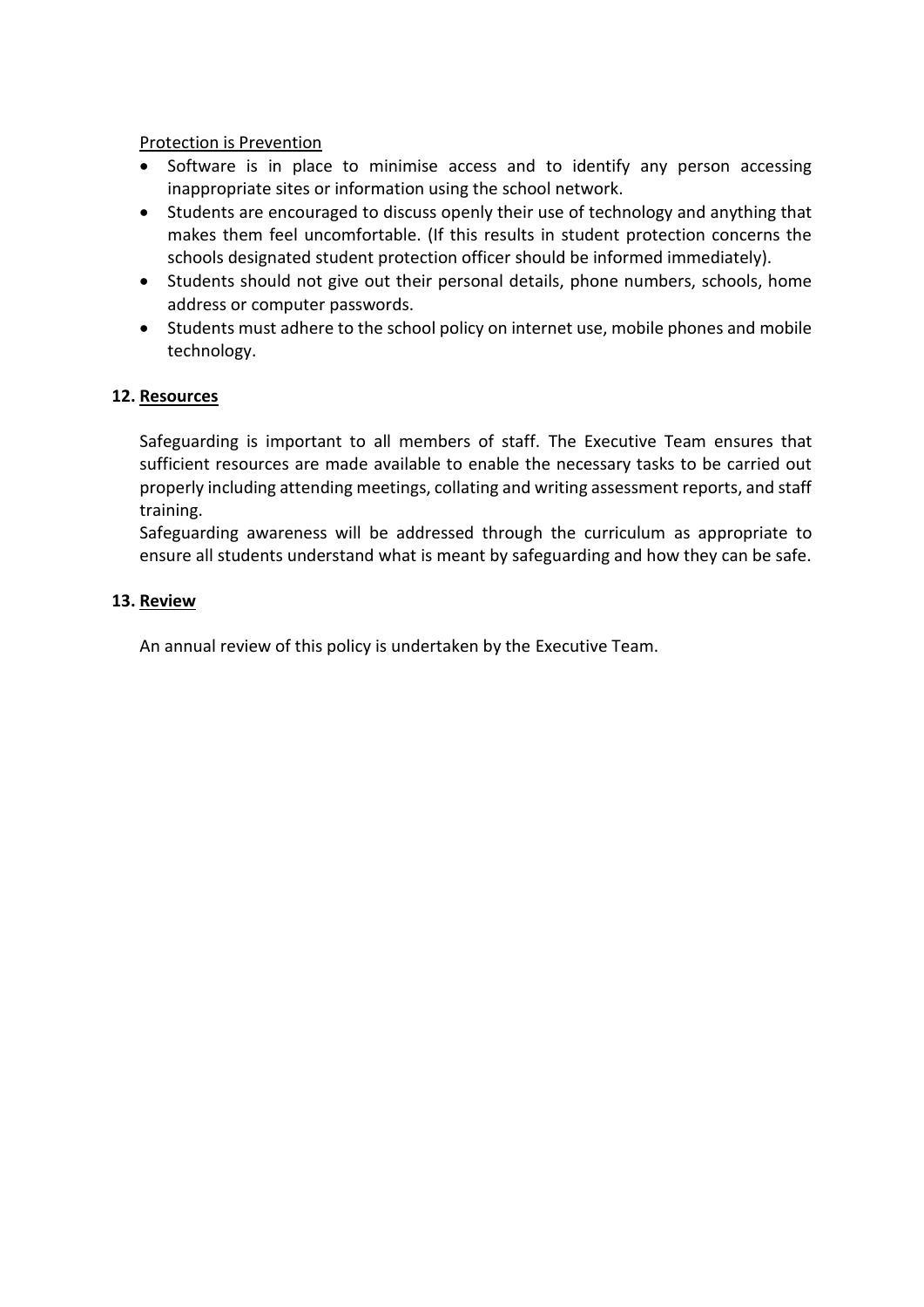## **Appendix I: DEFINITIONS**

#### **Abuse and neglect:**

Abuse and neglect are forms of maltreatment of a student. Somebody may abuse or neglect a student by inflicting harm, or by failing to act to prevent harm. Students may be abused in a family or in an institutional or community setting; by those known to them or, more rarely, by a stranger. They may be abused by an adult or adults or another student or students.

It can occur where parents/guardians fail to meet the basic physical and/or psychological needs likely to result in the serious impairment of the student's health or development. Neglect may occur during pregnancy as a result of material substance abuse. Once a student is born, neglect may involve a parent or carer failing to:

- Provide adequate food
- Provide adequate Clothing or shelter
- Protect a student from physical and emotional harm or danger
- Ensure adequate supervision
- Ensure access to appropriate medical care or treatment
- It may also include neglect of, or unresponsiveness to, a student's basic emotional needs.

#### **Physical abuse**

Physical abuse may involve hitting, shaking, throwing, poisoning, burning or scalding, drowning, suffocating, or otherwise causing physical harm to a student. Physical harm may also be caused when a parent or carer fabricates the symptoms of, or deliberately induces, illness in a student. Physical injury is where there is reasonable suspicion that the injury was inflicted or knowingly not prevented. Indicators that a student at risk of Female Genital Mutilation (FGM) or has already suffered FGM should also be taken heed of.

Signs or symptoms which may indicate physical abuse:

- Bruising, Inconsistent account of how bruising or injuries occurred
- Bald patches
- Burns or scalds
- Fear of going home or parents being contacted
- Fear of medical help
- Inexplicable fear of adults or over-compliance
- Violence or aggression towards others including bullying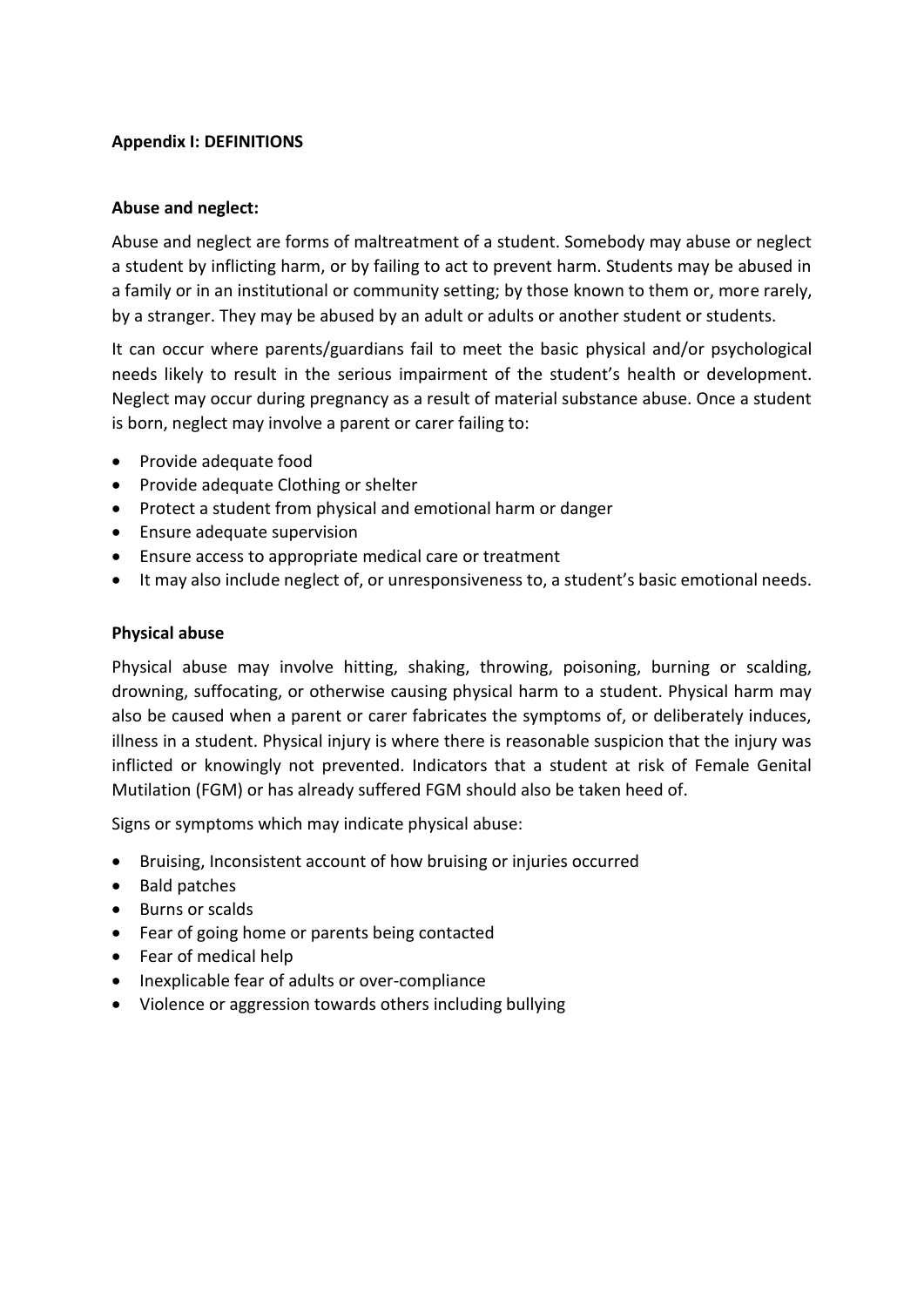#### **Emotional abuse**

Emotional abuse is the persistent emotional maltreatment of a student such as to cause severe and persistent adverse effects on the student's emotional development. It may involve conveying to the student that they are worthless or unloved, inadequate, or valued only insofar as they meet the needs of another person. It may include not giving the student the opportunities to express their views or deliberately silencing them or 'making fun' of what they say or how they communicate. It may feature age or developmentally inappropriate expectations being imposed on the student. These may include interactions that are beyond the student's developmental capability, as well as overprotection and limitation of exploration and learning, or preventing the student participating in normal social interaction. It may involve seeing or hearing the ill-treatment of another. It may involve serious bullying (including cyberbullying) causing the student frequently to feel frightened or in danger, or the exploitation or corruption of the student. Some level of emotional abuse is involved in all types of maltreatment of a student, though it may occur alone.

Aspects of psychological and emotional abuse include:

- Hostile rejecting/degrading (eg taunts)
- Terrorising (eg threats or acts that induce fear)
- Actively isolating (eg locking a student in a room for extended periods of time)
- Exploiting/corrupting (eg teaching a student to steal)
- Denying emotional responsiveness (eg denying affection and expressions of love)

Signs or symptoms which may indicate psychological abuse:

- Rocking, banging head, regression
- Self-mutilation, drug or solvent abuse
- Fear of parents being contacted
- Running away, compulsive stealing
- Masturbation
- Eating disorders
- Soiling, smearing faeces, enuresis
- Sudden speech disorders, selective mutism
- Over-reaction to mistakes, continual self-deprecation
- Delayed physical/mental/emotional development

A crisis can be the result of one incident or the progression and climax of years of torment and hiding.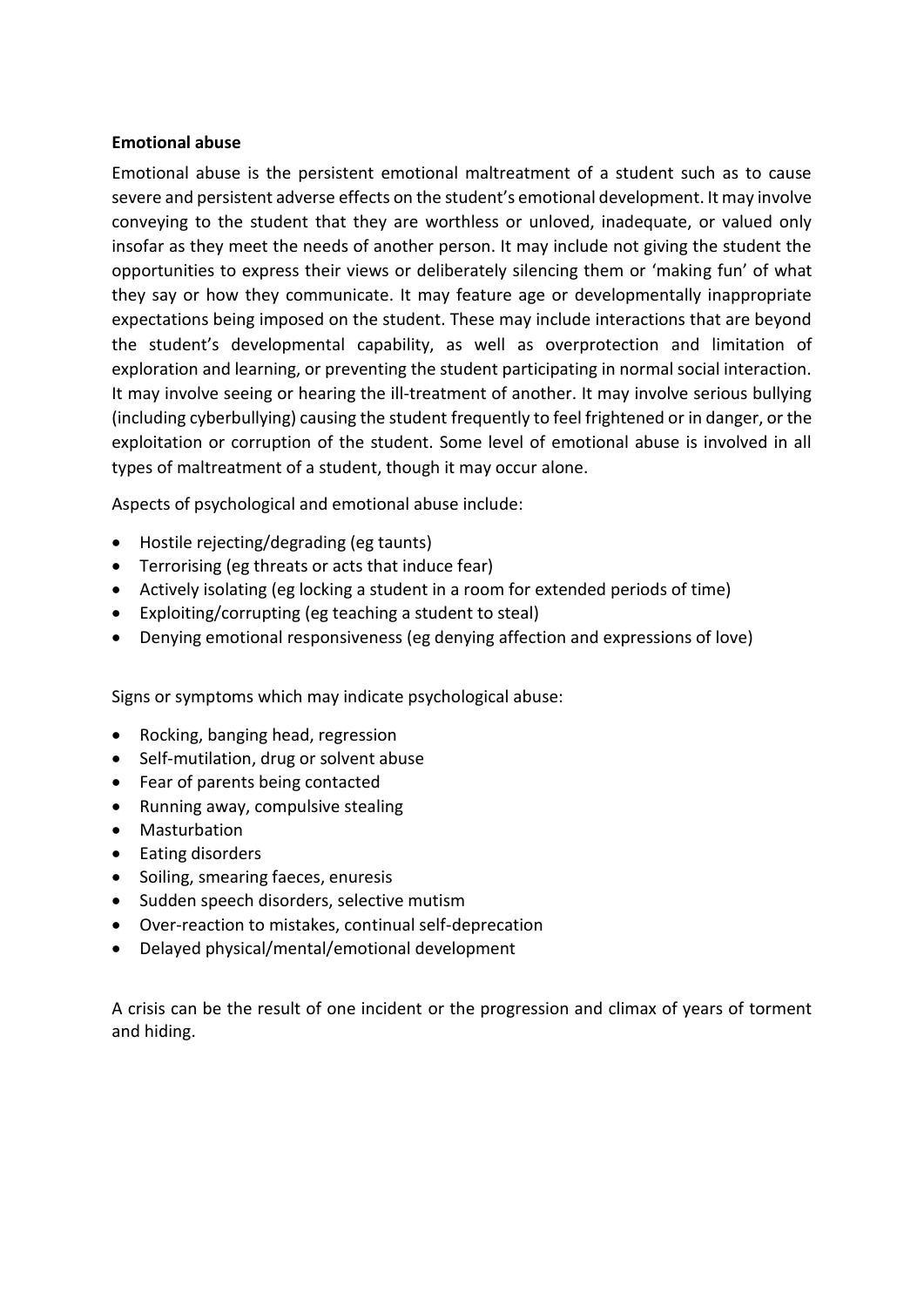#### **Sexual abuse**

Sexual abuse involves forcing or enticing a student to take part in sexual activities, including prostitution, whether or not the student is aware of what is happening. The activities may involve physical contact, including penetrative (e.g. rape, buggery or oral sex) or nonpenetrative acts (masturbation, kissing, rubbing and touching the outside of clothing). They may include non-contact activities, such as involving the student in looking at, or in the production of, pornographic material or watching sexual activities, or encouraging a student to behave in sexually inappropriate ways. Sexual abuse is not solely perpetrated by adult males. Women can also commit acts of sexual abuse, as can other students or young people.

It may involve:

- Sexual grooming or exploitation
- Inappropriate exposure to sexual acts or materials
- Passive use of students and young persons as sexual stimuli for adults;
- The student and young person may be subjected to exhibitionist activities, voyeurism or be coerced into posing for pornographic materials
- Inappropriate sexual contact or acts between older individuals and the student/young person
- Intercourse as a result of rape, assault and coercion

Signs or symptoms which may indicate sexual abuse:

*\*Please note- most frequently there are no signs of this type of abuse*

- Sexually explicit play or behaviour or age inappropriate behaviour
- Anal or vaginal discharge, soreness or scratching
- Persistent complaints of stomach disorders or pains
- Eating disorders
- Attention-seeking behaviour including sexual harassment or molestation
- Regressive behaviour
- **•** Enuresis, soiling
- Frequent or open masturbation, touching others inappropriately
- Reluctance to undress for PE or swimming
- Bruises, scratches in genital area
- Lack of trust of a familiar or particular adult
- Unusually compliant

#### **The concept of significant harm**

Some students are in need because they are suffering or likely to suffer significant harm. There are no absolute criteria on which to rely when judging what constitutes significant harm. Consideration of the severity of ill-treatment may include the degree and the extent of physical harm, the duration and frequency of abuse and neglect, the extent of premeditation, and the presence or degree of threat, coercion, sadism, and bizarre or unusual elements. Each of these elements has been associated with more severe effects on the student, and/or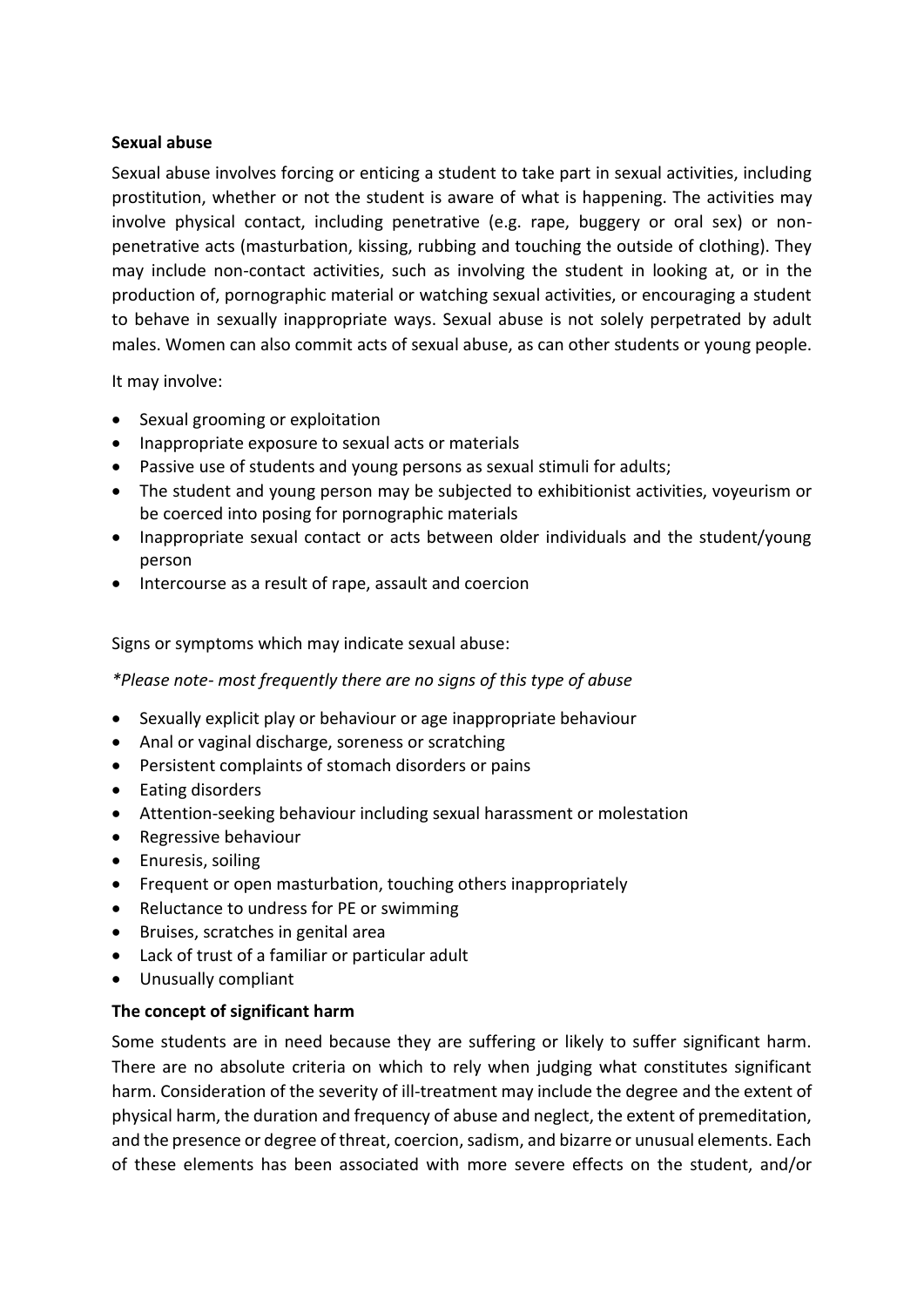relatively greater difficulty in helping the student overcome the adverse impact of the maltreatment. Sometimes, a single traumatic event may constitute significant harm, e.g. a violent assault, suffocation or poisoning. More often, significant harm is a compilation of significant events, both acute and longstanding, which interrupt, change or damage the student's physical and psychological development. Some students live in family and social circumstances where their health and development may be neglected. For them, it is the corrosiveness of long-term emotional, physical or sexual abuse that causes impairment to the extent of constituting significant harm. In each case, it is necessary to consider any maltreatment alongside the family's strengths and supports.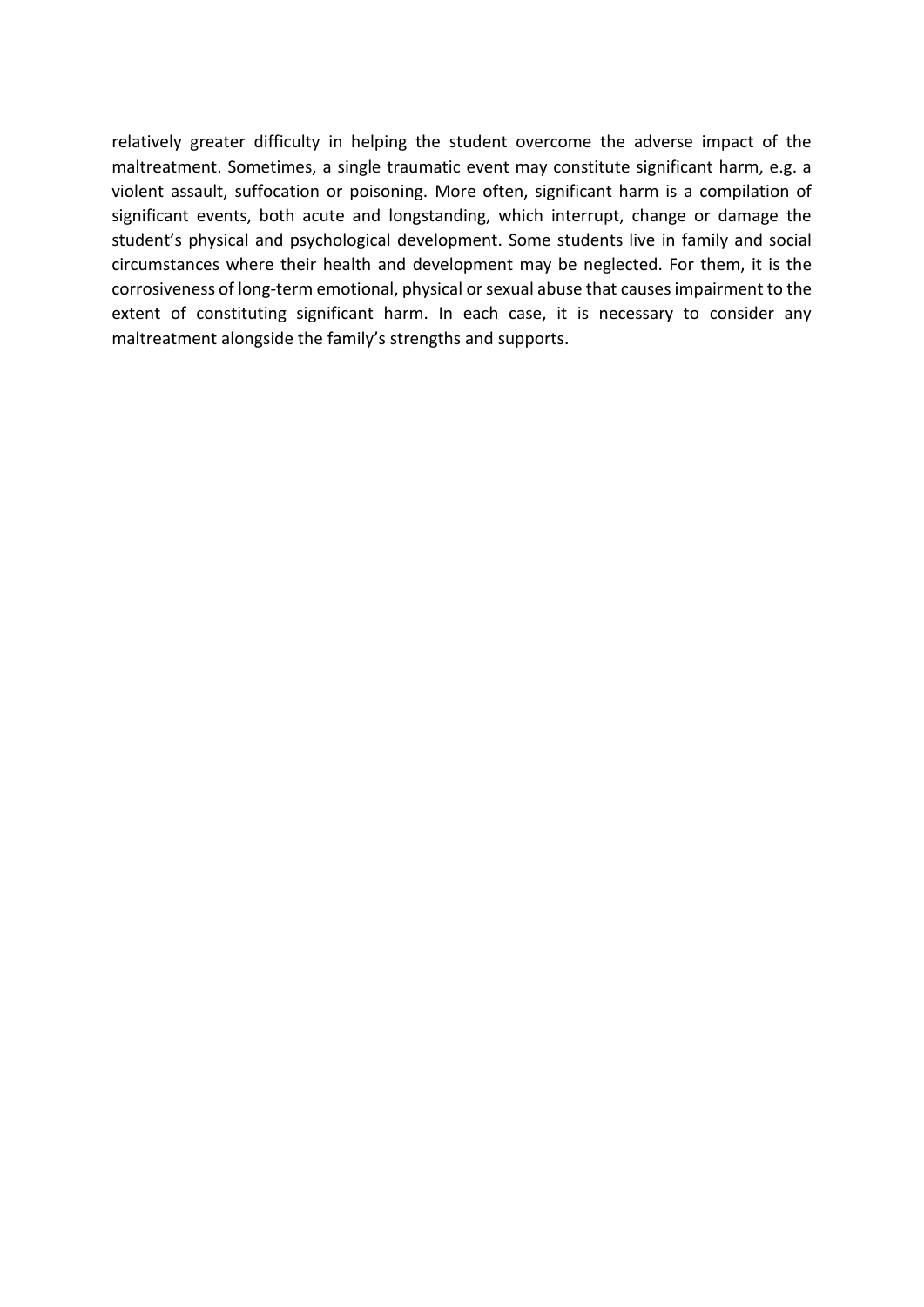## Appendix II

#### *Procedure advice for Student Safeguarding*

- **1. The 'paper trail' is most important, as evidence is needed to take action. For the school, this means that we require evidence in order to take any cases forward to the youth lawyers and courts in Eswatini.**
- **2. Any concerns must not be discussed generally. If you have a concern (remember, your instinct and the 'warning bell'), please speak to a member of the SST team or fill in a green form privately.**
- **3. Respecting the student's rights to confidentiality, if there is an incident involving a student, the only people that need to know are people directly involved with the student in that situation. Other people who may need to know something as a consequence to the situation, only need to know that there has been a situation, they do not need to know the reason why.**
- **4. If filling in a green form, do not discuss (before or after completion) it, or fill this out in an area where other people can witness this. Worst case scenario – the person witnessing you filling in this form could be the perpetrator and you are letting them know your suspicions are aroused.**
- **5. Please remember that it should only be facts on the form, opinions are not evidence and are not admissible in a court. Any notes or further evidence that you have should be attached to the form.**
- **6. Include on the form any action taken at the time and any inaction also (i.e. what you witnessed but did not act upon)**
- **7. When a green form has been completed, please hand this directly to a SST within 24 hours. Any follow up to the form will be carried out by the SST team as necessary and your role in the matter is complete. Further evidence or concerns need to be filled in on another form. However, without the forms, we cannot take action. It is far better to have a stack of forms as evidence than nothing at all.**
- **8. Please remember that any queries or information being sent about a student via email should be marked 'CONFIDENTIAL'. If our practice is seen not to be doing this, we are breaching human rights.**
- **9. The SST team will take responsibility for contacting outside agencies or the Eswatini authorities. You must not contact them directly on student safeguarding matters.**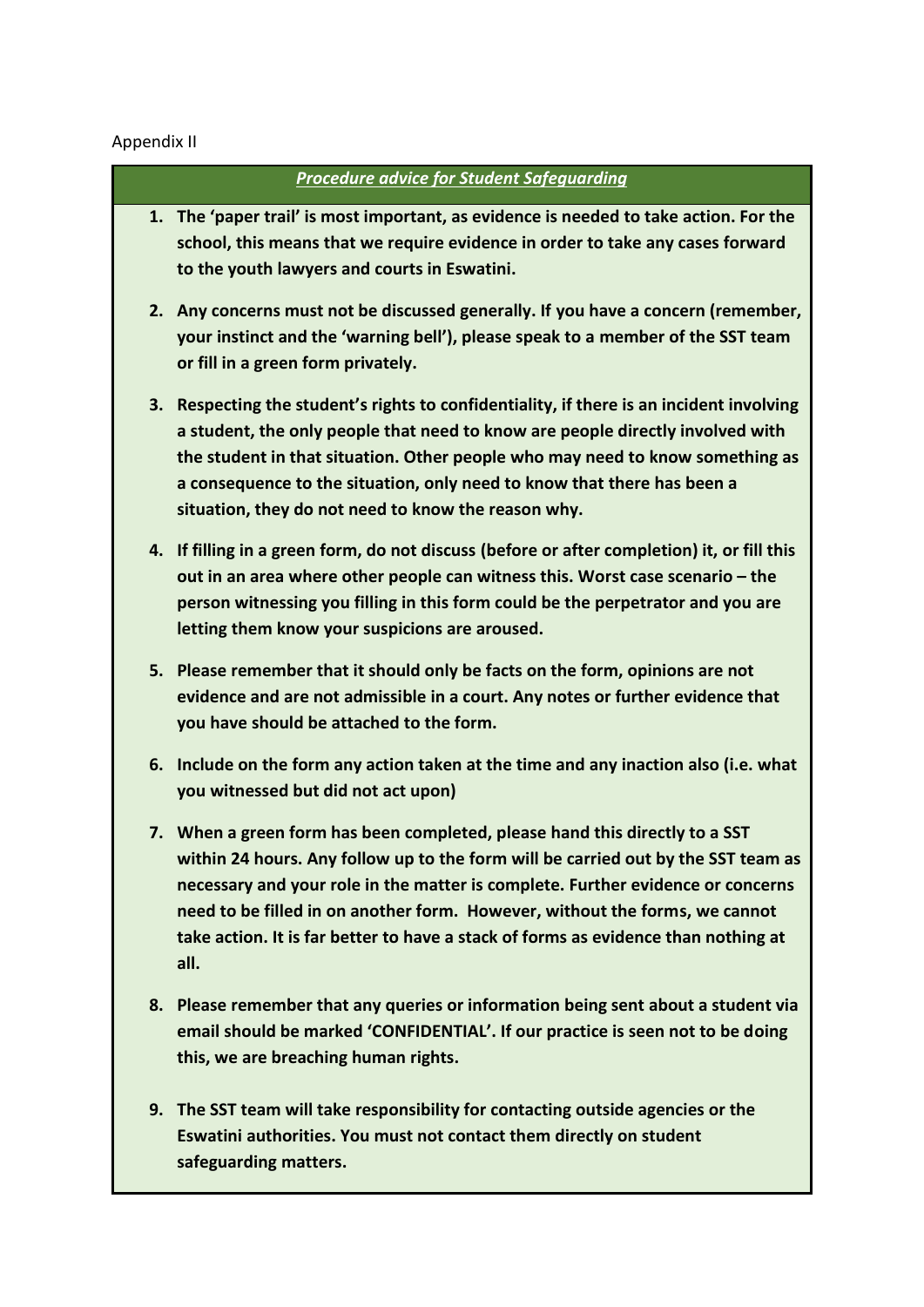#### **Appendix III**

#### **RECORD OF CONCERN**

## (Hand this form into the SST within 24 hours of completion)

Student's name:\_\_\_\_\_\_\_\_\_\_\_\_\_\_\_\_\_\_\_\_\_\_\_\_\_\_\_\_\_\_\_\_\_\_\_\_\_\_ Class: \_\_\_\_\_\_\_\_\_

Date and time of concern:

Your account of the concern: (what was said, observed, reported and by whom)

Your response: (what did you do/say following the concern) *Remember to ask open questions do not promise to keep secrets but make it clear that you will only tell the people who need to know.*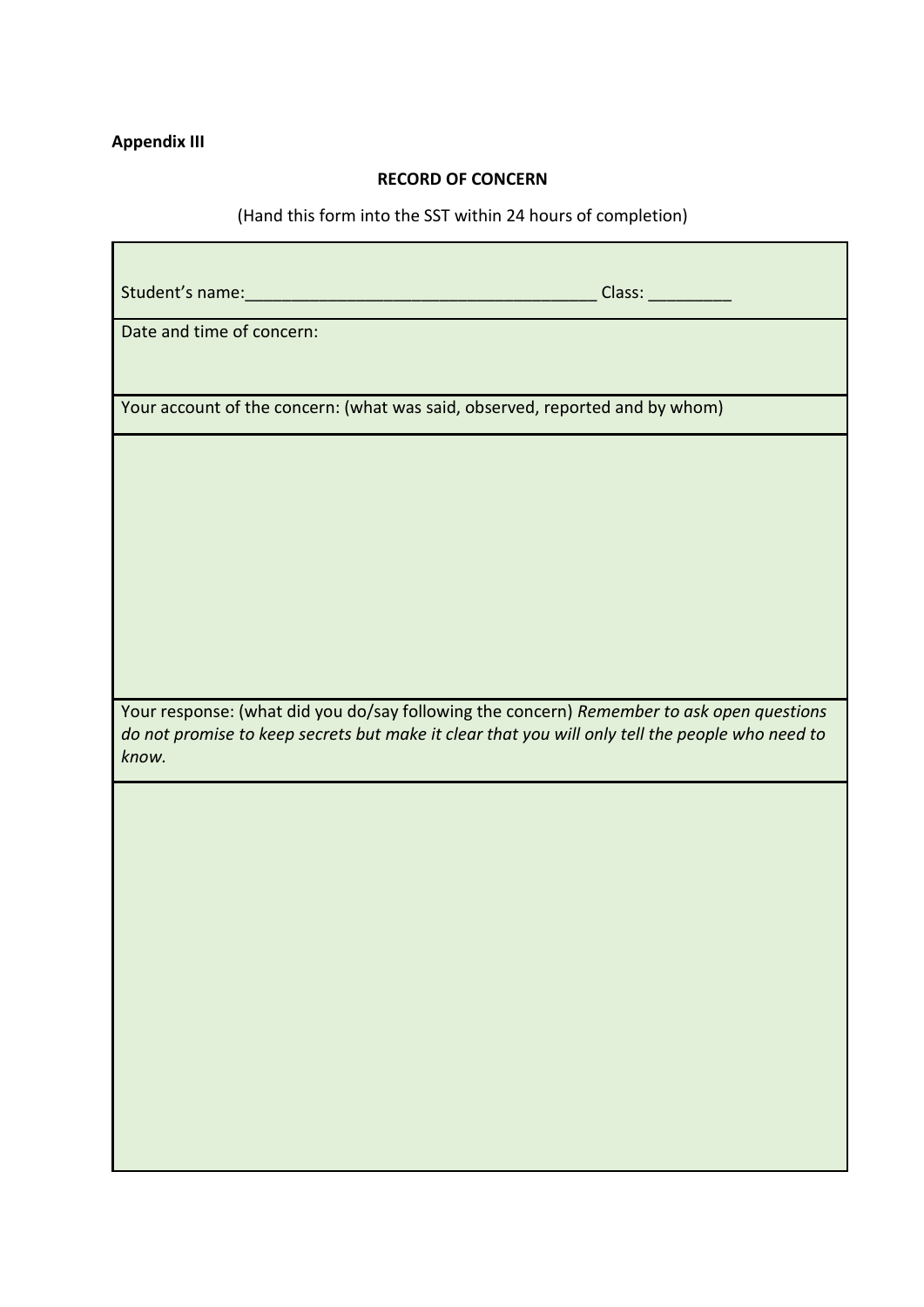Additional information: (context of concern/disclosure/details of any physical signs)

Please indicate any markings on body outline below:

Remember: **do not** ask to see any physical signs or marks nor ask them where they were hurt or how they were hurt. Only indicate visible marks injuries which were freely indicated to you by the student or stated to you spontaneously.

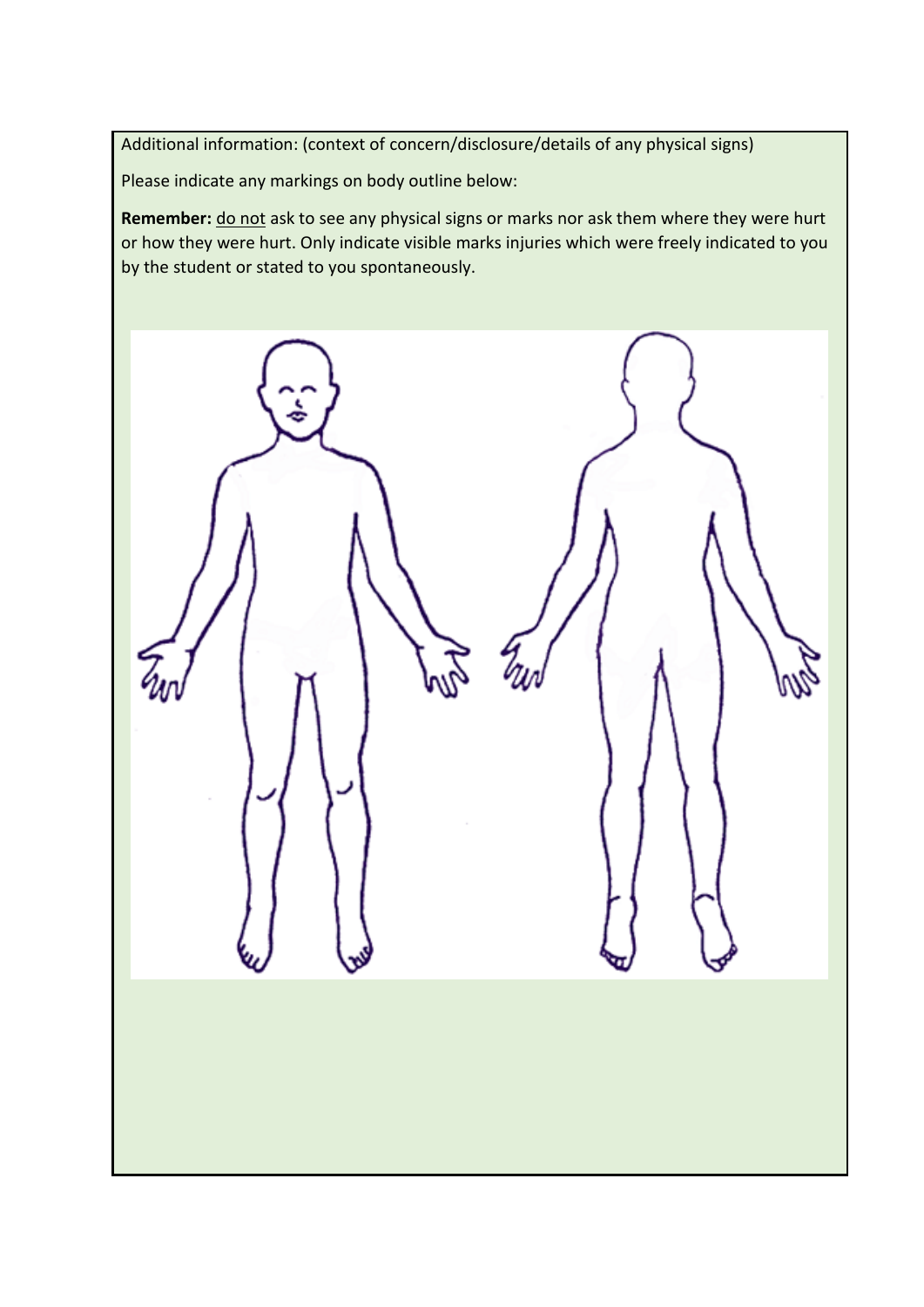| Your name:                       |       |
|----------------------------------|-------|
|                                  |       |
| Your signature:                  |       |
| Your position in school:         |       |
| Date and time of this recording: |       |
|                                  |       |
| (School use only)                |       |
| <b>SST Name:</b>                 | Date: |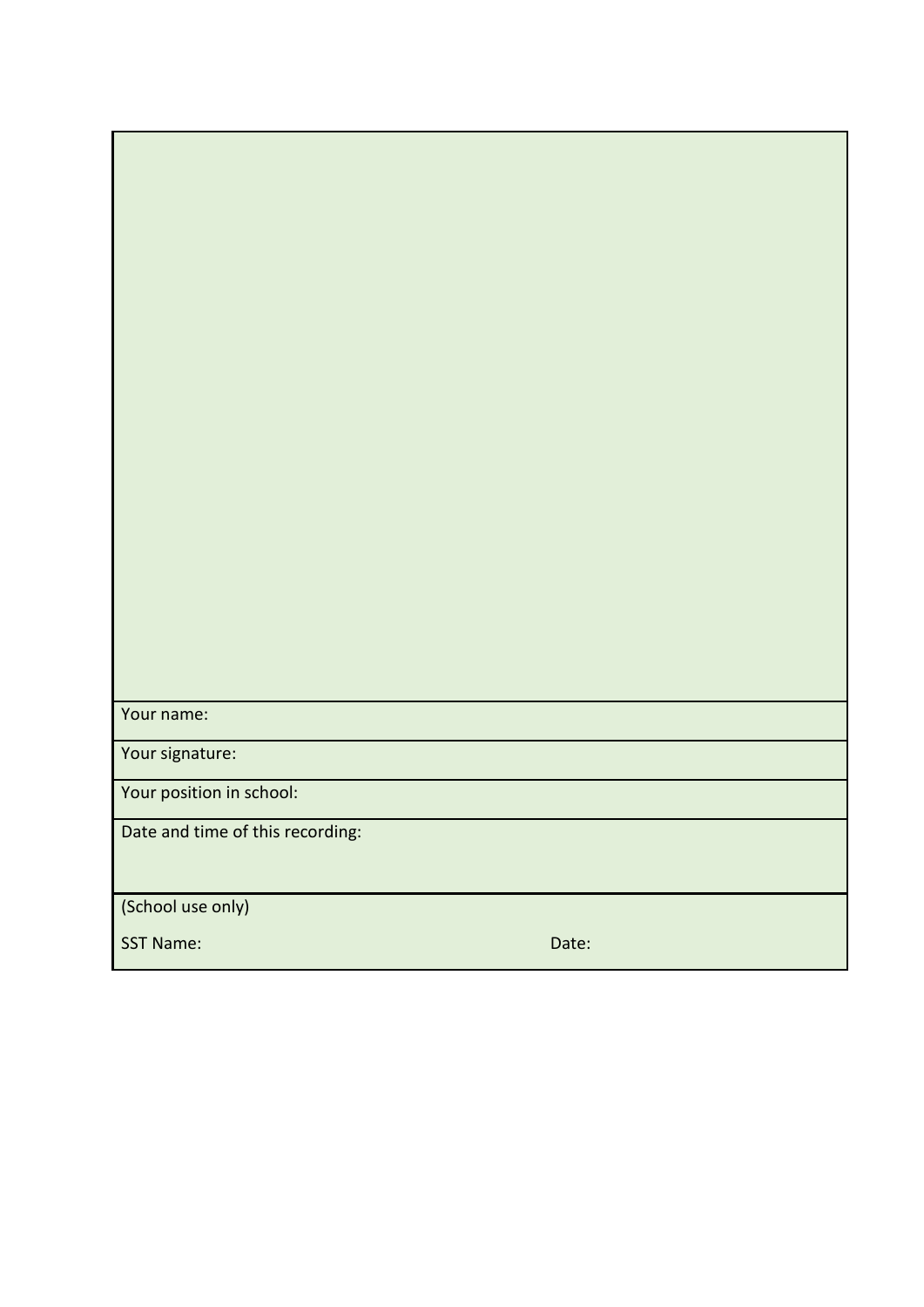## **Appendix IV**

## **Student Safeguarding Record**

# **(***Completed by DSL***)**

| <b>Record of Concern</b>                                       | date received:                                                    |                   |                        | date discussed: |                     |                   |  |
|----------------------------------------------------------------|-------------------------------------------------------------------|-------------------|------------------------|-----------------|---------------------|-------------------|--|
|                                                                |                                                                   |                   |                        |                 |                     |                   |  |
|                                                                |                                                                   |                   |                        |                 |                     |                   |  |
|                                                                |                                                                   |                   |                        |                 |                     |                   |  |
| <b>Student's DOB:</b>                                          |                                                                   |                   |                        |                 |                     |                   |  |
| <b>Record of initial discussion:</b>                           |                                                                   | Date of referral: |                        |                 | <b>Reported by:</b> |                   |  |
|                                                                |                                                                   |                   |                        |                 |                     |                   |  |
|                                                                |                                                                   |                   |                        |                 |                     |                   |  |
|                                                                |                                                                   |                   |                        |                 |                     |                   |  |
|                                                                |                                                                   |                   |                        |                 |                     |                   |  |
|                                                                |                                                                   |                   |                        |                 |                     |                   |  |
| Who has the information been shared with?                      |                                                                   |                   |                        |                 |                     |                   |  |
|                                                                |                                                                   |                   |                        |                 |                     |                   |  |
|                                                                |                                                                   |                   |                        |                 |                     |                   |  |
|                                                                |                                                                   |                   |                        |                 |                     |                   |  |
| Initial action points                                          |                                                                   |                   | <b>Agreed timeline</b> |                 | <b>Action by?</b>   |                   |  |
|                                                                |                                                                   |                   |                        |                 |                     |                   |  |
|                                                                |                                                                   |                   |                        |                 |                     |                   |  |
|                                                                |                                                                   |                   |                        |                 |                     |                   |  |
|                                                                |                                                                   |                   |                        |                 |                     |                   |  |
|                                                                |                                                                   |                   |                        |                 |                     |                   |  |
|                                                                |                                                                   |                   |                        |                 |                     |                   |  |
|                                                                |                                                                   |                   |                        |                 |                     |                   |  |
|                                                                |                                                                   |                   |                        |                 |                     |                   |  |
| Report on action taken: include professional agencies known to | be involved with the family; the extent to which both the student |                   |                        | <b>Date</b>     |                     | <b>Action by?</b> |  |